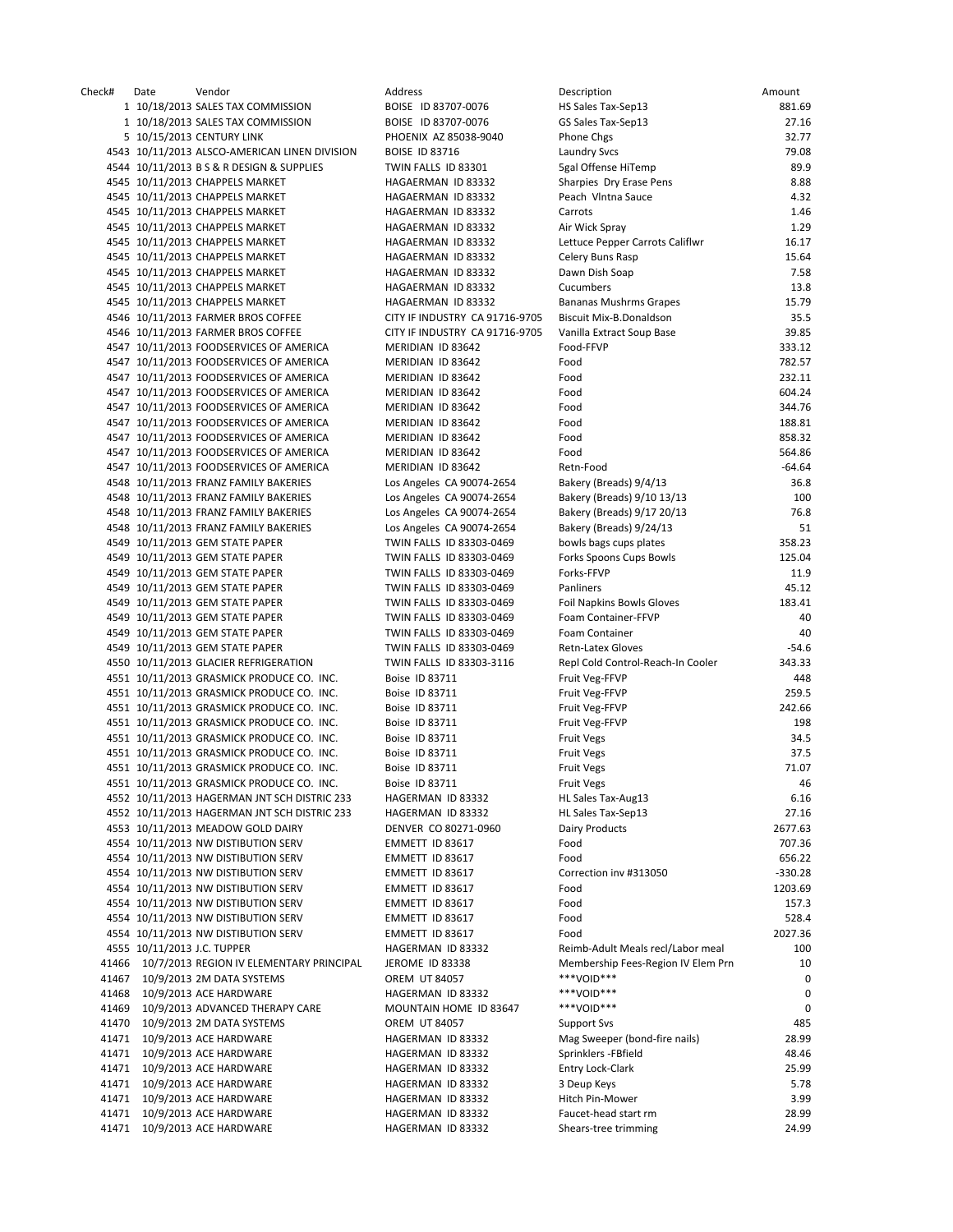41471 10/9/2013 ACE HARDWARE HAGERMAN ID 83332 41471 10/9/2013 ACE HARDWARE HAGERMAN ID 83332 41471 10/9/2013 ACE HARDWARE HAGERMAN ID 83332 41471 10/9/2013 ACE HARDWARE HAGERMAN ID 83332 41471 10/9/2013 ACE HARDWARE HAGERMAN ID 83332 41471 10/9/2013 ACE HARDWARE HAGERMAN ID 83332 41471 10/9/2013 ACE HARDWARE HAGERMAN ID 83332 41471 10/9/2013 ACE HARDWARE HAGERMAN ID 83332 41471 10/9/2013 ACE HARDWARE HAGERMAN ID 83332 41471 10/9/2013 ACE HARDWARE HAGERMAN ID 83332 41471 10/9/2013 ACE HARDWARE HAGERMAN ID 83332 41471 10/9/2013 ACE HARDWARE HAGERMAN ID 83332 41471 10/9/2013 ACE HARDWARE HAGERMAN ID 83332 41471 10/9/2013 ACE HARDWARE HAGERMAN ID 83332 41471 10/9/2013 ACE HARDWARE HAGERMAN ID 83332 41472 10/9/2013 ADVANCED THERAPY CARE MOUNTAIN HOME ID 83647 41473 10/9/2013 ATP ASSESSMENTS NOFATO CA 94949-6191 41474 10/9/2013 CABLE ONE INTERNET TWIN FALLS ID 83301 41475 10/9/2013 CALLEN REFRIGERATION FILER ID 83328 41476 10/9/2013 CASH 41476 10/9/2013 CASH Postage‐GS Postage‐GS Postage‐GS Postage‐GS Postage‐GS Postage‐GS Postage‐GS Postage‐GS Postage‐GS Postage‐GS Postage‐GS Postage‐GS Postage‐GS Postage‐GS Po 41477 10/9/2013 CENTURY LINK PHOENIX AZ 85038-9040 41478 10/9/2013 CENTURY LINK <br>
PHOENIX AZ 85038-9040 41479 10/9/2013 CITY OF HAGERMAN HAGERMAN HAGERMAN ID 83332 41479 10/9/2013 CITY OF HAGERMAN HAGERMAN ID 83332 41479 10/9/2013 CITY OF HAGERMAN HAGERMAN HAGERMAN ID 83332 41479 10/9/2013 CITY OF HAGERMAN HAGERMAN ID 83332 Water/Sewer‐Gym 68.28 41480 10/9/2013 CONNIE VAN KLEECK OTR/L GOOINDG ID 83330 41481 10/9/2013 COSTCO CREDIT CARD HB CAROL STREAM IL 60197-5859 41481 10/9/2013 COSTCO CREDIT CARD HB CAROL STREAM IL 60197-5859 41481 10/9/2013 COSTCO CREDIT CARD HB CAROL STREAM IL 60197-5859 41481 10/9/2013 COSTCO CREDIT CARD HB CAROL STREAM IL 60197-5859 41481 10/9/2013 COSTCO CREDIT CARD HB CAROL STREAM IL 60197-5859 41481 10/9/2013 COSTCO CREDIT CARD HB CAROL STREAM IL 60197-5859 41482 10/9/2013 DO MY OWN PEST CONTROL NORCROSS GA 30093 41482 10/9/2013 DO MY OWN PEST CONTROL NORCROSS GA 30093 41482 10/9/2013 DO MY OWN PEST CONTROL NORCROSS GA 30093 41482 10/9/2013 DO MY OWN PEST CONTROL NORCROSS GA 30093 41482 10/9/2013 DO MY OWN PEST CONTROL NORCROSS GA 30093 41482 10/9/2013 DO MY OWN PEST CONTROL NORCROSS GA 30093 41483 10/9/2013 EBERHARTER-MAKI & TAPPEN PA BOISE ID 83705 41484 10/9/2013 GEM STATE PAPER TWIN FALLS ID 83303-0469 41484 10/9/2013 GEM STATE PAPER TWIN FALLS ID 83303-0469 41484 10/9/2013 GEM STATE PAPER TWIN FALLS ID 83303-0469 41484 10/9/2013 GEM STATE PAPER TWIN FALLS ID 83303-0469 41485 10/9/2013 GRAINGER PARTS KANSAS CITY MO 64141-6267 41486 10/9/2013 HAGERMAN HIGH SCHOOL HAGERMAN ID 83332 41487 10/9/2013 HAGERMAN HOMETOWN MART BLISS ID 83314 41487 10/9/2013 HAGERMAN HOMETOWN MART BLISS ID 83314 41487 10/9/2013 HAGERMAN HOMETOWN MART BLISS ID 83314 41487 10/9/2013 HAGERMAN HOMETOWN MART BLISS ID 83314 41487 10/9/2013 HAGERMAN HOMETOWN MART BLISS ID 83314 41487 10/9/2013 HAGERMAN HOMETOWN MART BLISS ID 83314 41488 10/9/2013 HAGERMAN FOOD SERVICE HAGERMAN ID 83332 41489 10/9/2013 HAGERMAN VALLEY SPRING WATER HAGERMAN ID 83332 41490 10/9/2013 IDAHO POWER COMPANY BOISE ID 83721-0030 41490 10/9/2013 IDAHO POWER COMPANY BOISE ID 83721-0030 41490 10/9/2013 IDAHO POWER COMPANY BOISE ID 83721-0030 41490 10/9/2013 IDAHO POWER COMPANY BOISE ID 83721-0030 41490 10/9/2013 IDAHO POWER COMPANY BOISE ID 83721-0030 41490 10/9/2013 IDAHO POWER COMPANY BOISE ID 83721-0030 41491 10/9/2013 ID SCHOOL DISTRICT COUNCIL BOISE ID 83705-1501 41492 10/9/2013 IT - INTEGRATED TECHNOLOGIES TWIN FALLS ID 83303-1843 41492 10/9/2013 IT - INTEGRATED TECHNOLOGIES TWIN FALLS ID 83303-1843 41492 10/9/2013 IT - INTEGRATED TECHNOLOGIES TWIN FALLS ID 83303-1843 41493 10/9/2013 J & N BUS CO JEROME ID 83338 41493 10/9/2013 J & N BUS CO JEROME ID 83338 41493 10/9/2013 J & N BUS CO JEROME ID 83338 41493 10/9/2013 J & N BUS CO JEROME ID 83338 41493 10/9/2013 J & N BUS CO JEROME ID 83338

| Door Knob-headstart rm                               | 31.49             |
|------------------------------------------------------|-------------------|
| Fuses-scoreboard                                     | 10.99             |
| Dupl. Key                                            | 5.78              |
| Sprinkler Heads                                      | 164.75            |
| <b>Fly Swatters</b>                                  | 8.45              |
| Paint/Brushes-Shop<br>Stapler                        | 30.14<br>3.99     |
| Screws Dupl Keys                                     | 16.54             |
| Fly Sticks Wasp Spray                                | 31.46             |
| <b>Greenhouse Llights</b>                            | 90.17             |
| Electric Heater (grnhse)                             | 22.99             |
| <b>Grnhse-Pulley Nails</b>                           | 16.55             |
| Roof Repair-Poly Film Caps                           | 113.69            |
| Greenhouse repairs                                   | 5.15              |
| Poly/Belt-Greenhouse                                 | 14.48<br>3780     |
| Speech Therapy<br>SpEd Bk-Writing Measurable IEPGoal | 40                |
| <b>Internet Connectivity</b>                         | 99.95             |
| Rep-A/C unit in Svr-rm                               | 277.5             |
| Postage-HS                                           | 100               |
| Postage-GS                                           | 100               |
| Phone Chgs-GS                                        | 133.59            |
| Phone Chgs-HS                                        | 660.94            |
| Water/Sewer-GS                                       | 169.15            |
| Water/Sewer-HS                                       | 229.25            |
| Water/Sewer-Ag<br>Water/Sewer-Gym                    | 71.68<br>68.28    |
| <b>Occupational Therapy</b>                          | 265               |
| Membership Fees-2x                                   | 165               |
| <b>Concession Goods</b>                              | 1250.12           |
| <b>Concession Goods</b>                              | 518.46            |
| Toner-HP 8600                                        | 140.98            |
| LEVY:2-4 TB Harddrives                               | 339.98            |
| HP 8600 + Fax/Printer                                | 219.99            |
| Mini Mouse Snap Traps                                | 41.76             |
| Various Bait Stations Copper Mesh                    | 266.46            |
| Ant Bait various<br>Catchmaster-Insects              | 257.8<br>94       |
| Pro Fly Light bulbs                                  | 154               |
| Pro Glue Boards                                      | 24.99             |
| <b>Auditor Letter</b>                                | 36.55             |
| 3-Nxt Purell Dispensers                              | 1                 |
| Hose for Floor Scrubber                              | 89.78             |
| reverse costs on dispensers                          | -1                |
| <b>Toilet Paper</b>                                  | 178.02            |
| <b>Electric Motor-Grnhse</b>                         | 301.75            |
| Athletic Fees-N.Farnsworth                           | 100               |
| Fuel-Mower<br>Fuel Oil-Chevy Truck                   | 62.92<br>40.34    |
| Fuel-Mower                                           | 29.32             |
| Oil-Chevy Truck                                      | 7.89              |
| <b>Fuel-Chevy Truck</b>                              | 32.64             |
| Fuel-Can (mower)                                     | 18.16             |
| Treats-Board Mtg 9/11/13                             | 12                |
| Water-Modulars                                       | 63                |
| Power-Gym                                            | 276.42            |
| Power-HS                                             | 2392.33           |
| Power-Ag                                             | 309.05<br>1899.19 |
| Power-GS<br>Power-Lights                             | 93.96             |
| Power-Pumps                                          | 117.69            |
| Unemployment Monitoring Q3 2013                      | 38.75             |
| Copier Maint-HS SpEd                                 | 53.84             |
| <b>Copier Maint-HS</b>                               | 341.15            |
| Copier Maint-GS                                      | 497.41            |
| LEVY:Bus-JrHiVB GlFerry 59.3m                        | 126.88            |
| 47Cch-VarVB Carey 157.1m                             | 358.19            |
| LEVY:Bus-JrHiVB Arco 236.3m                          | 473.92            |
| 47Cch-VarVB Arco 252.2m                              | 575.02            |
| LEVY:Bus-JrHiVB TF 72.3m                             | 150.02            |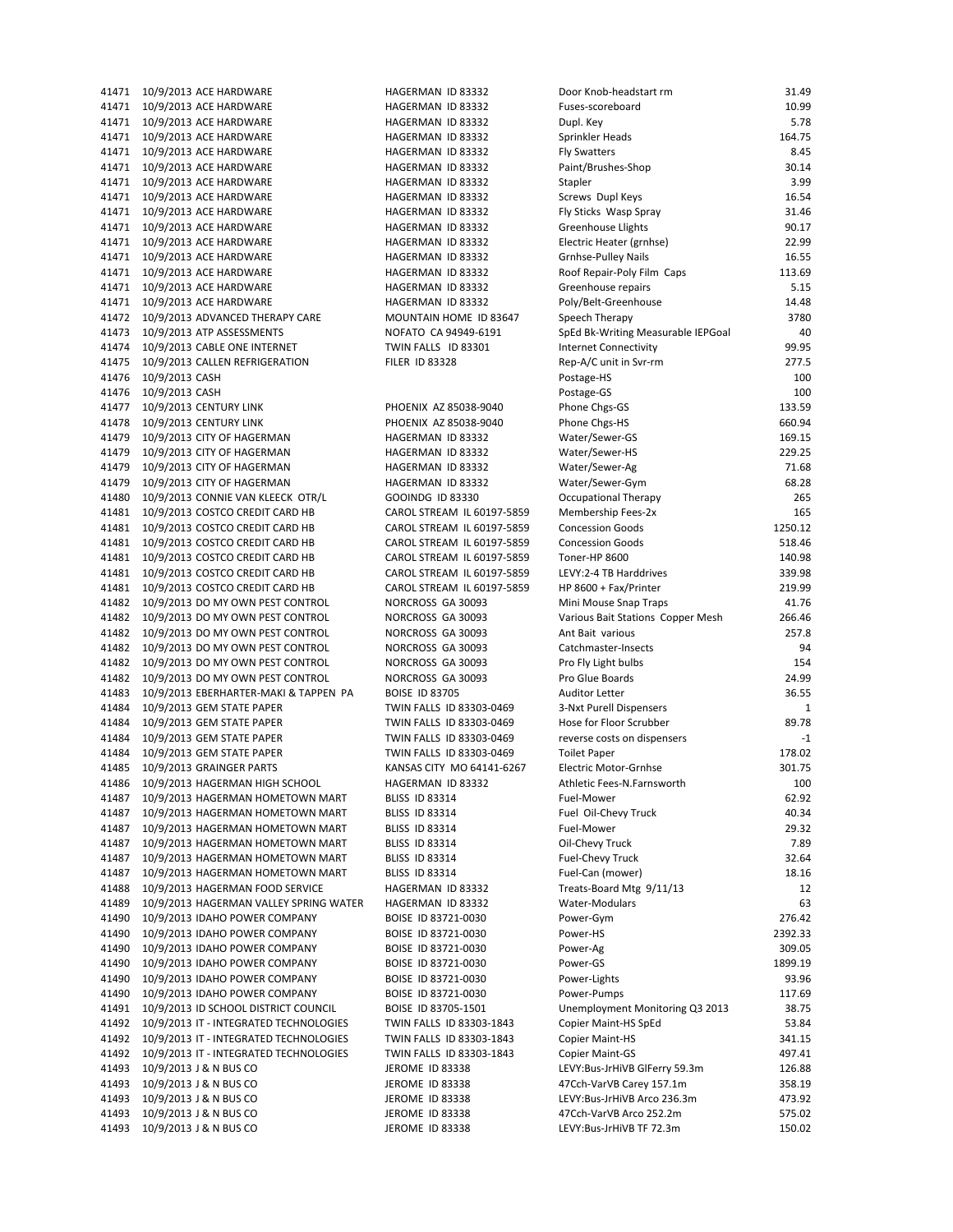| 41493 | 10/9/2013 J & N BUS CO                   | JEROME ID 83338       | LEVY:Bus-JrHIVB Castlefrd 54.7m    | 129.35   |
|-------|------------------------------------------|-----------------------|------------------------------------|----------|
| 41493 | 10/9/2013 J & N BUS CO                   | JEROME ID 83338       | 55Cch-VarFB Raftrvr 208.5m         | 583.6    |
| 41493 | 10/9/2013 J & N BUS CO                   | JEROME ID 83338       | Bus-VarVB Hansen 87.2m             | 197.86   |
| 41493 | 10/9/2013 J & N BUS CO                   | JEROME ID 83338       | Bus-5gr Gdg Fairgrnds 49.5m        | 98.77    |
|       |                                          |                       |                                    |          |
|       | 41493 10/9/2013 J & N BUS CO             | JEROME ID 83338       | Fuel Adjustment                    | 50.79    |
| 41493 | 10/9/2013 J & N BUS CO                   | JEROME ID 83338       | Bus-Contract-4840.3m               | 12921.89 |
| 41493 | 10/9/2013 J & N BUS CO                   | JEROME ID 83338       | Bus-VarVB Kimberly 88.1m           | 220.78   |
| 41493 | 10/9/2013 J & N BUS CO                   | JEROME ID 83338       | 47Cch-VarFB Castleford 55m         | 140.54   |
| 41494 | 10/9/2013 TY JONES                       | Jerome ID 83338       | Lunch-Chamnber mtg                 | 30       |
| 41495 |                                          |                       |                                    | 89.78    |
|       | 10/9/2013 LOWE'S HOME IMPROVEMENT        | TWIN FALLS ID 83301   | Sheet Rock Mud-office              |          |
| 41496 | 10/9/2013 MEDICAID DIVISON OF            | BOISE ID 83720-0036   | Medicaid-school 28.36% share       | 590.04   |
| 41497 | 10/9/2013 NORCO INC.                     | TWIN FALLS ID 83301   | <b>Clear Safety Glasses</b>        | 33.84    |
| 41497 | 10/9/2013 NORCO INC.                     | TWIN FALLS ID 83301   | 6" Wire Wheel                      | 27.15    |
| 41497 | 10/9/2013 NORCO INC.                     | TWIN FALLS ID 83301   | 5-Long Life Chop Saw Wheel         | 33.3     |
| 41497 | 10/9/2013 NORCO INC.                     | TWIN FALLS ID 83301   | 5-Stndrd Tip Cleaner               | 10.8     |
|       |                                          |                       |                                    |          |
| 41497 | 10/9/2013 NORCO INC.                     | TWIN FALLS ID 83301   | 2-Curved Handle Scratch Brush      | 11.07    |
| 41497 | 10/9/2013 NORCO INC.                     | TWIN FALLS ID 83301   | 2-4-row Scratch Brush              | 5.12     |
| 41497 | 10/9/2013 NORCO INC.                     | TWIN FALLS ID 83301   | 132-Solid Wire .035x44#            | 149.16   |
| 41497 | 10/9/2013 NORCO INC.                     | TWIN FALLS ID 83301   | 50-Hobart 447a 1/8 6013            | 117.47   |
| 41497 | 10/9/2013 NORCO INC.                     | TWIN FALLS ID 83301   | 50-Hobart 335a 1/8 6011            | 117.13   |
|       |                                          |                       |                                    |          |
| 41497 | 10/9/2013 NORCO INC.                     | TWIN FALLS ID 83301   | 1-5: Angle Grinder Rat             | 128.78   |
| 41497 | 10/9/2013 NORCO INC.                     | TWIN FALLS ID 83301   | 4-Gray Shldr Cowhide Welder Gloves | 16.48    |
| 41497 | 10/9/2013 NORCO INC.                     | TWIN FALLS ID 83301   | 5-Grain Pigskin Welding Gloves     | 51       |
| 41497 | 10/9/2013 NORCO INC.                     | TWIN FALLS ID 83301   | 2-Huntsman Wide Vision Helmet      | 63.64    |
| 41497 | 10/9/2013 NORCO INC.                     | TWIN FALLS ID 83301   | 9-Venture Blck Frame Safety Glasse | 42.66    |
|       |                                          |                       |                                    |          |
| 41498 | 10/9/2013 NOTARY PUBLIC UNDERWRITERS-ID  | BOISE ID 83715-6387   | Notary Public-Record Book          | 15       |
| 41499 | 10/9/2013 OFFICE DEPOT                   | CHICAGO IL 60680-1040 | ** VOID **                         | 0        |
| 41500 | 10/9/2013 AJ PERKINS                     | GOODING ID 83330      | Mlg-Fort Hall SpEd mtg             | 117.8    |
| 41501 | 10/9/2013 PRAXAIR DISTRIBUTION INC       | DALLAS TX 75312-0812  | Oxygen K                           | 128.45   |
| 41502 | 10/9/2013 PRECISION VIDEO/AUDIO SVC      | TWIN FALLS ID 83301   | Repair Burnt Score Board           | 120      |
| 41503 | 10/9/2013 PRO ACTIVE ADVANTAGE LLC       |                       |                                    | 1015.25  |
|       |                                          | HAGERMAN ID 83332     | SPSR-Frampton                      |          |
| 41503 | 10/9/2013 PRO ACTIVE ADVANTAGE LLC       | HAGERMAN ID 83332     | SPSR-Framption                     | 1061.75  |
| 41503 | 10/9/2013 PRO ACTIVE ADVANTAGE LLC       | HAGERMAN ID 83332     | SDT-Moore                          | 96       |
| 41503 | 10/9/2013 PRO ACTIVE ADVANTAGE LLC       | HAGERMAN ID 83332     | SPSR-Framption                     | 899      |
| 41503 | 10/9/2013 PRO ACTIVE ADVANTAGE LLC       | HAGERMAN ID 83332     | SDT-Moore                          | 192      |
| 41503 | 10/9/2013 PRO ACTIVE ADVANTAGE LLC       | HAGERMAN ID 83332     | SPSR-Frampton                      | 682      |
|       |                                          |                       |                                    |          |
| 41503 | 10/9/2013 PRO ACTIVE ADVANTAGE LLC       | HAGERMAN ID 83332     | SDE-Moore                          | 144      |
| 41504 | 10/9/2013 PBS-PROGRESSIVE BEHAVIOR SYSTE | RUPERT ID 83350       | <b>IBI-Plank</b>                   | 742.5    |
| 41504 | 10/9/2013 PBS-PROGRESSIVE BEHAVIOR SYSTE | RUPERT ID 83350       | IBI-Plank                          | 742.5    |
| 41504 | 10/9/2013 PBS-PROGRESSIVE BEHAVIOR SYSTE | RUPERT ID 83350       | IBI-Plank                          | 1237.5   |
| 41504 | 10/9/2013 PBS-PROGRESSIVE BEHAVIOR SYSTE | RUPERT ID 83350       | IBI-Plank                          | 990      |
| 41504 | 10/9/2013 PBS-PROGRESSIVE BEHAVIOR SYSTE | RUPERT ID 83350       | <b>IBI-Plank</b>                   | 990      |
|       |                                          |                       |                                    |          |
| 41504 | 10/9/2013 PBS-PROGRESSIVE BEHAVIOR SYSTE | RUPERT ID 83350       | IBI-Plank                          | 1221     |
| 41505 | 10/9/2013 QUALITY ART INC                | <b>BOISE ID 83714</b> | <b>Construction Paper-GS</b>       | 211.2    |
| 41506 | 10/9/2013 REGION IV SUPT ASSOCIATION     | WENDELL ID 83355      | 2013-14 Supt. Fees                 | 150      |
| 41507 | 10/9/2013 DAVID STANDLEY PHD             | SUN VALLEY ID 83353   | Psychological Services-Sep13       | 902.5    |
| 41508 | 10/9/2013 UNIFIED OFFICE SERVICES        | TWIN FALLS ID 83301   | Red-PaperMate Felt Tip Pens        | 16.69    |
|       |                                          |                       |                                    |          |
| 41509 | 10/9/2013 US BANKCORP CARD SVCS INC      | FARGO ND 58125-6343   | cyberlink-Pwr Director             | 129.99   |
| 41509 | 10/9/2013 US BANKCORP CARD SVCS INC      | FARGO ND 58125-6343   | newegg-1 AMD FX 8350 CPU           | 199.99   |
| 41509 | 10/9/2013 US BANKCORP CARD SVCS INC      | FARGO ND 58125-6343   | newegg-4 Ventura 64g Flash Drive   | 179.96   |
| 41509 | 10/9/2013 US BANKCORP CARD SVCS INC      | FARGO ND 58125-6343   | nwegg-Corsair CX500M PwrSupply     | 69.99    |
| 41509 | 10/9/2013 US BANKCORP CARD SVCS INC      | FARGO ND 58125-6343   | nwegg-MSI R7950 Video Card         | 209.99   |
|       |                                          |                       |                                    |          |
| 41509 | 10/9/2013 US BANKCORP CARD SVCS INC      | FARGO ND 58125-6343   | nwegg-Gigabyte GA 990 Motherbd     | 133.99   |
| 41509 | 10/9/2013 US BANKCORP CARD SVCS INC      | FARGO ND 58125-6343   | nwegg-ASUS HD7770 Video Card       | 109.99   |
| 41509 | 10/9/2013 US BANKCORP CARD SVCS INC      | FARGO ND 58125-6343   | amzn-Sony HDR Camcorder            | 198      |
| 41509 | 10/9/2013 US BANKCORP CARD SVCS INC      | FARGO ND 58125-6343   | amzn-GoPro Hero 3                  | 329.99   |
| 41509 | 10/9/2013 US BANKCORP CARD SVCS INC      | FARGO ND 58125-6343   | amzn-5 WD 4TB Hard Drive           | 1014.95  |
|       |                                          |                       |                                    |          |
| 41509 | 10/9/2013 US BANKCORP CARD SVCS INC      | FARGO ND 58125-6343   | amzn-Wasabi Power Battery          | 23.99    |
| 41509 | 10/9/2013 US BANKCORP CARD SVCS INC      | FARGO ND 58125-6343   | amzn-6 WD Green 2TB HD             | 554.34   |
| 41509 | 10/9/2013 US BANKCORP CARD SVCS INC      | FARGO ND 58125-6343   | amzn-Power Adapter                 | 18.35    |
| 41509 | 10/9/2013 US BANKCORP CARD SVCS INC      | FARGO ND 58125-6343   | amzn-2 ScanDisk Memroy Card        | 86.88    |
| 41509 | 10/9/2013 US BANKCORP CARD SVCS INC      | FARGO ND 58125-6343   | amzn-2 Samsung Memroy Card         | 119.98   |
| 41509 | 10/9/2013 US BANKCORP CARD SVCS INC      | FARGO ND 58125-6343   | amzn-promo code/frt                | $-46.53$ |
|       |                                          |                       |                                    |          |
| 41509 | 10/9/2013 US BANKCORP CARD SVCS INC      | FARGO ND 58125-6343   | amzn-6 JVC Headphones              | 86.28    |
| 41509 | 10/9/2013 US BANKCORP CARD SVCS INC      | FARGO ND 58125-6343   | LEVY:amzn-4 Seagate 1TB Hrddv      | 474.77   |
| 41509 | 10/9/2013 US BANKCORP CARD SVCS INC      | FARGO ND 58125-6343   | LEVY:amzn-4 Antec Vp-450 PwrSup    | 162.34   |
| 41509 | 10/9/2013 US BANKCORP CARD SVCS INC      | FARGO ND 58125-6343   | amzn-4 2pk Dell toner-Kitchen      | 63.31    |
| 41509 | 10/9/2013 US BANKCORP CARD SVCS INC      | FARGO ND 58125-6343   | Postage-Sep13 Board Pkts           | 28       |
| 41509 | 10/9/2013 US BANKCORP CARD SVCS INC      | FARGO ND 58125-6343   |                                    | 835.99   |
|       |                                          |                       | LEVY:amzn-Synology DiskStn         |          |
| 41509 | 10/9/2013 US BANKCORP CARD SVCS INC      | FARGO ND 58125-6343   | LEVY:amzn-2 Cisco 504G Phone       | 242.34   |

| 41493 | 10/9/2013 J & N BUS CO                   | JEROME ID 83338         | LEVY:Bus-JrHiVB Castlefrd 54.7m    | 129.35   |
|-------|------------------------------------------|-------------------------|------------------------------------|----------|
|       |                                          |                         |                                    |          |
| 41493 | 10/9/2013 J & N BUS CO                   | JEROME ID 83338         | 55Cch-VarFB Raftrvr 208.5m         | 583.6    |
| 41493 | 10/9/2013 J & N BUS CO                   | JEROME ID 83338         | Bus-VarVB Hansen 87.2m             | 197.86   |
| 41493 | 10/9/2013 J & N BUS CO                   | JEROME ID 83338         | Bus-5gr Gdg Fairgrnds 49.5m        | 98.77    |
| 41493 | 10/9/2013 J & N BUS CO                   | JEROME ID 83338         | Fuel Adjustment                    | 50.79    |
| 41493 | 10/9/2013 J & N BUS CO                   | JEROME ID 83338         | Bus-Contract-4840.3m               | 12921.89 |
| 41493 | 10/9/2013 J & N BUS CO                   | <b>JEROME ID 83338</b>  | Bus-VarVB Kimberly 88.1m           | 220.78   |
|       |                                          |                         |                                    |          |
| 41493 | 10/9/2013 J & N BUS CO                   | JEROME ID 83338         | 47Cch-VarFB Castleford 55m         | 140.54   |
| 41494 | 10/9/2013 TY JONES                       | Jerome ID 83338         | Lunch-Chamnber mtg                 | 30       |
| 41495 | 10/9/2013 LOWE'S HOME IMPROVEMENT        | TWIN FALLS ID 83301     | Sheet Rock Mud-office              | 89.78    |
| 41496 | 10/9/2013 MEDICAID DIVISON OF            | BOISE ID 83720-0036     | Medicaid-school 28.36% share       | 590.04   |
| 41497 | 10/9/2013 NORCO INC.                     | TWIN FALLS ID 83301     | <b>Clear Safety Glasses</b>        | 33.84    |
|       |                                          |                         |                                    |          |
| 41497 | 10/9/2013 NORCO INC.                     | TWIN FALLS ID 83301     | 6" Wire Wheel                      | 27.15    |
| 41497 | 10/9/2013 NORCO INC.                     | TWIN FALLS ID 83301     | 5-Long Life Chop Saw Wheel         | 33.3     |
| 41497 | 10/9/2013 NORCO INC.                     | TWIN FALLS ID 83301     | 5-Stndrd Tip Cleaner               | 10.8     |
| 41497 | 10/9/2013 NORCO INC.                     | TWIN FALLS ID 83301     | 2-Curved Handle Scratch Brush      | 11.07    |
| 41497 | 10/9/2013 NORCO INC.                     | TWIN FALLS ID 83301     | 2-4-row Scratch Brush              | 5.12     |
| 41497 | 10/9/2013 NORCO INC.                     | TWIN FALLS ID 83301     | 132-Solid Wire .035x44#            | 149.16   |
|       |                                          |                         |                                    |          |
| 41497 | 10/9/2013 NORCO INC.                     | TWIN FALLS ID 83301     | 50-Hobart 447a 1/8 6013            | 117.47   |
| 41497 | 10/9/2013 NORCO INC.                     | TWIN FALLS ID 83301     | 50-Hobart 335a 1/8 6011            | 117.13   |
| 41497 | 10/9/2013 NORCO INC.                     | TWIN FALLS ID 83301     | 1-5: Angle Grinder Rat             | 128.78   |
| 41497 | 10/9/2013 NORCO INC.                     | TWIN FALLS ID 83301     | 4-Gray Shldr Cowhide Welder Gloves | 16.48    |
| 41497 | 10/9/2013 NORCO INC.                     | TWIN FALLS ID 83301     | 5-Grain Pigskin Welding Gloves     | 51       |
|       |                                          |                         |                                    |          |
| 41497 | 10/9/2013 NORCO INC.                     | TWIN FALLS ID 83301     | 2-Huntsman Wide Vision Helmet      | 63.64    |
| 41497 | 10/9/2013 NORCO INC.                     | TWIN FALLS ID 83301     | 9-Venture Blck Frame Safety Glasse | 42.66    |
| 41498 | 10/9/2013 NOTARY PUBLIC UNDERWRITERS-ID  | BOISE ID 83715-6387     | Notary Public-Record Book          | 15       |
| 41499 | 10/9/2013 OFFICE DEPOT                   | CHICAGO IL 60680-1040   | ** VOID **                         | 0        |
| 41500 | 10/9/2013 AJ PERKINS                     | <b>GOODING ID 83330</b> | Mlg-Fort Hall SpEd mtg             | 117.8    |
| 41501 | 10/9/2013 PRAXAIR DISTRIBUTION INC       | DALLAS TX 75312-0812    |                                    | 128.45   |
|       |                                          |                         | Oxygen K                           |          |
| 41502 | 10/9/2013 PRECISION VIDEO/AUDIO SVC      | TWIN FALLS ID 83301     | Repair Burnt Score Board           | 120      |
| 41503 | 10/9/2013 PRO ACTIVE ADVANTAGE LLC       | HAGERMAN ID 83332       | SPSR-Frampton                      | 1015.25  |
| 41503 | 10/9/2013 PRO ACTIVE ADVANTAGE LLC       | HAGERMAN ID 83332       | SPSR-Framption                     | 1061.75  |
| 41503 | 10/9/2013 PRO ACTIVE ADVANTAGE LLC       | HAGERMAN ID 83332       | SDT-Moore                          | 96       |
| 41503 | 10/9/2013 PRO ACTIVE ADVANTAGE LLC       | HAGERMAN ID 83332       | SPSR-Framption                     | 899      |
|       |                                          |                         |                                    | 192      |
| 41503 | 10/9/2013 PRO ACTIVE ADVANTAGE LLC       | HAGERMAN ID 83332       | SDT-Moore                          |          |
| 41503 | 10/9/2013 PRO ACTIVE ADVANTAGE LLC       | HAGERMAN ID 83332       | SPSR-Frampton                      | 682      |
| 41503 | 10/9/2013 PRO ACTIVE ADVANTAGE LLC       | HAGERMAN ID 83332       | SDE-Moore                          | 144      |
| 41504 | 10/9/2013 PBS-PROGRESSIVE BEHAVIOR SYSTE | RUPERT ID 83350         | IBI-Plank                          | 742.5    |
| 41504 | 10/9/2013 PBS-PROGRESSIVE BEHAVIOR SYSTE | RUPERT ID 83350         | IBI-Plank                          | 742.5    |
| 41504 | 10/9/2013 PBS-PROGRESSIVE BEHAVIOR SYSTE | RUPERT ID 83350         | IBI-Plank                          | 1237.5   |
|       | 10/9/2013 PBS-PROGRESSIVE BEHAVIOR SYSTE |                         |                                    | 990      |
| 41504 |                                          | RUPERT ID 83350         | IBI-Plank                          |          |
| 41504 | 10/9/2013 PBS-PROGRESSIVE BEHAVIOR SYSTE | RUPERT ID 83350         | <b>IBI-Plank</b>                   | 990      |
| 41504 | 10/9/2013 PBS-PROGRESSIVE BEHAVIOR SYSTE | RUPERT ID 83350         | IBI-Plank                          | 1221     |
| 41505 | 10/9/2013 QUALITY ART INC                | <b>BOISE ID 83714</b>   | <b>Construction Paper-GS</b>       | 211.2    |
| 41506 | 10/9/2013 REGION IV SUPT ASSOCIATION     | WENDELL ID 83355        | 2013-14 Supt. Fees                 | 150      |
| 41507 | 10/9/2013 DAVID STANDLEY PHD             | SUN VALLEY ID 83353     | Psychological Services-Sep13       | 902.5    |
|       |                                          |                         |                                    |          |
|       | 41508 10/9/2013 UNIFIED OFFICE SERVICES  | TWIN FALLS ID 83301     | Red-PaperMate Felt Tip Pens        | 16.69    |
| 41509 | 10/9/2013 US BANKCORP CARD SVCS INC      | FARGO ND 58125-6343     | cyberlink-Pwr Director             | 129.99   |
| 41509 | 10/9/2013 US BANKCORP CARD SVCS INC      | FARGO ND 58125-6343     | newegg-1 AMD FX 8350 CPU           | 199.99   |
| 41509 | 10/9/2013 US BANKCORP CARD SVCS INC      | FARGO ND 58125-6343     | newegg-4 Ventura 64g Flash Drive   | 179.96   |
| 41509 | 10/9/2013 US BANKCORP CARD SVCS INC      | FARGO ND 58125-6343     | nwegg-Corsair CX500M PwrSupply     | 69.99    |
|       | 10/9/2013 US BANKCORP CARD SVCS INC      | FARGO ND 58125-6343     |                                    | 209.99   |
| 41509 |                                          |                         | nwegg-MSI R7950 Video Card         |          |
| 41509 | 10/9/2013 US BANKCORP CARD SVCS INC      | FARGO ND 58125-6343     | nwegg-Gigabyte GA 990 Motherbd     | 133.99   |
| 41509 | 10/9/2013 US BANKCORP CARD SVCS INC      | FARGO ND 58125-6343     | nwegg-ASUS HD7770 Video Card       | 109.99   |
| 41509 | 10/9/2013 US BANKCORP CARD SVCS INC      | FARGO ND 58125-6343     | amzn-Sony HDR Camcorder            | 198      |
| 41509 | 10/9/2013 US BANKCORP CARD SVCS INC      | FARGO ND 58125-6343     | amzn-GoPro Hero 3                  | 329.99   |
| 41509 | 10/9/2013 US BANKCORP CARD SVCS INC      | FARGO ND 58125-6343     | amzn-5 WD 4TB Hard Drive           | 1014.95  |
|       |                                          |                         |                                    |          |
| 41509 | 10/9/2013 US BANKCORP CARD SVCS INC      | FARGO ND 58125-6343     | amzn-Wasabi Power Battery          | 23.99    |
| 41509 | 10/9/2013 US BANKCORP CARD SVCS INC      | FARGO ND 58125-6343     | amzn-6 WD Green 2TB HD             | 554.34   |
| 41509 | 10/9/2013 US BANKCORP CARD SVCS INC      | FARGO ND 58125-6343     | amzn-Power Adapter                 | 18.35    |
| 41509 | 10/9/2013 US BANKCORP CARD SVCS INC      | FARGO ND 58125-6343     | amzn-2 ScanDisk Memroy Card        | 86.88    |
| 41509 | 10/9/2013 US BANKCORP CARD SVCS INC      | FARGO ND 58125-6343     | amzn-2 Samsung Memroy Card         | 119.98   |
| 41509 | 10/9/2013 US BANKCORP CARD SVCS INC      | FARGO ND 58125-6343     | amzn-promo code/frt                | -46.53   |
|       |                                          |                         |                                    |          |
| 41509 | 10/9/2013 US BANKCORP CARD SVCS INC      | FARGO ND 58125-6343     | amzn-6 JVC Headphones              | 86.28    |
| 41509 | 10/9/2013 US BANKCORP CARD SVCS INC      | FARGO ND 58125-6343     | LEVY:amzn-4 Seagate 1TB Hrddv      | 474.77   |
| 41509 | 10/9/2013 US BANKCORP CARD SVCS INC      | FARGO ND 58125-6343     | LEVY:amzn-4 Antec Vp-450 PwrSup    | 162.34   |
| 41509 | 10/9/2013 US BANKCORP CARD SVCS INC      | FARGO ND 58125-6343     | amzn-4 2pk Dell toner-Kitchen      | 63.31    |
| 41509 | 10/9/2013 US BANKCORP CARD SVCS INC      | FARGO ND 58125-6343     | Postage-Sep13 Board Pkts           | 28       |
|       | 10/9/2013 US BANKCORP CARD SVCS INC      | FARGO ND 58125-6343     |                                    | 835.99   |
| 41509 |                                          |                         | LEVY:amzn-Synology DiskStn         |          |
| 41509 | 10/9/2013 US BANKCORP CARD SVCS INC      | FARGO ND 58125-6343     | LEVY:amzn-2 Cisco 504G Phone       | 242.34   |
|       |                                          |                         |                                    |          |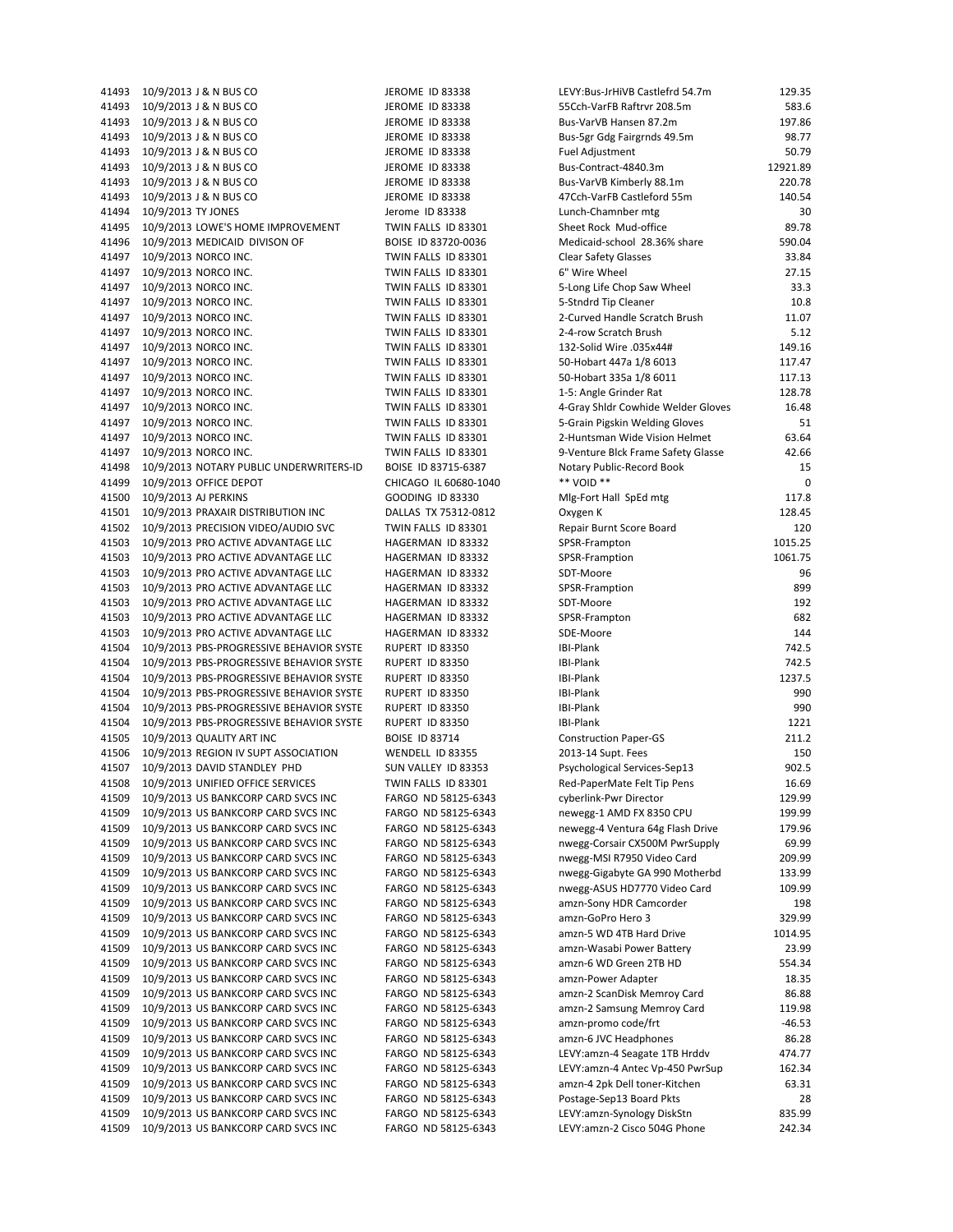| 41510 |                             | 10/9/2013 VERIZON WIRELESS           | BELLEVUE WA 98009   |
|-------|-----------------------------|--------------------------------------|---------------------|
|       |                             |                                      |                     |
| 41510 |                             | 10/9/2013 VERIZON WIRELESS           | BELLEVUE WA 98009   |
| 41510 |                             | 10/9/2013 VERIZON WIRELESS           | BELLEVUE WA 98009   |
| 41510 |                             | 10/9/2013 VERIZON WIRELESS           | BELLEVUE WA 98009   |
| 41510 |                             | 10/9/2013 VERIZON WIRELESS           | BELLEVUE WA 98009   |
| 41510 |                             | 10/9/2013 VERIZON WIRELESS           | BELLEVUE WA 98009   |
| 41510 |                             | 10/9/2013 VERIZON WIRELESS           | BELLEVUE WA 98009   |
| 41511 |                             | 10/9/2013 WAXIE SANITARY SUPPLY      | LOS ANGELES CA 900  |
| 41512 |                             | 10/9/2013 WELCH MUSIC INC            | TWIN FALLS ID 83301 |
|       |                             |                                      |                     |
| 41513 |                             | 10/9/2013 WEST MUSIC                 | CORALVILLE IA 52241 |
| 41514 |                             | 10/9/2013 WWS-WESTERN WASTE SERVICES | Jerome ID 83338     |
| 41515 |                             | 10/9/2013 WELCH MUSIC INC            | TWIN FALLS ID 83301 |
| 41515 |                             | 10/9/2013 WELCH MUSIC INC            | TWIN FALLS ID 83301 |
| 41515 |                             | 10/9/2013 WELCH MUSIC INC            | TWIN FALLS ID 83301 |
| 41515 |                             | 10/9/2013 WELCH MUSIC INC            | TWIN FALLS ID 83301 |
| 41515 |                             | 10/9/2013 WELCH MUSIC INC            | TWIN FALLS ID 83301 |
| 41515 |                             | 10/9/2013 WELCH MUSIC INC            | TWIN FALLS ID 83301 |
| 41515 |                             | 10/9/2013 WELCH MUSIC INC            | TWIN FALLS ID 83301 |
| 41515 |                             | 10/9/2013 WELCH MUSIC INC            | TWIN FALLS ID 83301 |
| 41515 |                             | 10/9/2013 WELCH MUSIC INC            | TWIN FALLS ID 83301 |
|       |                             | 41543 10/14/2013 BLUE CROSS OF IDAHO | BOISE ID 83707-0948 |
|       |                             | 41543 10/14/2013 BLUE CROSS OF IDAHO | BOISE ID 83707-0948 |
|       |                             | 41543 10/14/2013 BLUE CROSS OF IDAHO | BOISE ID 83707-0948 |
|       |                             |                                      |                     |
|       |                             | 41543 10/14/2013 BLUE CROSS OF IDAHO | BOISE ID 83707-0948 |
|       |                             | 41543 10/14/2013 BLUE CROSS OF IDAHO | BOISE ID 83707-0948 |
|       |                             | 41543 10/14/2013 BLUE CROSS OF IDAHO | BOISE ID 83707-0948 |
|       |                             | 41543 10/14/2013 BLUE CROSS OF IDAHO | BOISE ID 83707-0948 |
|       |                             | 41543 10/14/2013 BLUE CROSS OF IDAHO | BOISE ID 83707-0948 |
|       |                             | 41543 10/14/2013 BLUE CROSS OF IDAHO | BOISE ID 83707-0948 |
|       |                             | 41543 10/14/2013 BLUE CROSS OF IDAHO | BOISE ID 83707-0948 |
|       |                             | 41543 10/14/2013 BLUE CROSS OF IDAHO | BOISE ID 83707-0948 |
|       |                             | 41543 10/14/2013 BLUE CROSS OF IDAHO | BOISE ID 83707-0948 |
|       |                             | 41543 10/14/2013 BLUE CROSS OF IDAHO | BOISE ID 83707-0948 |
|       |                             | 41543 10/14/2013 BLUE CROSS OF IDAHO | BOISE ID 83707-0948 |
|       |                             | 41543 10/14/2013 BLUE CROSS OF IDAHO | BOISE ID 83707-0948 |
|       |                             | 41543 10/14/2013 BLUE CROSS OF IDAHO | BOISE ID 83707-0948 |
|       |                             |                                      |                     |
|       |                             | 41543 10/14/2013 BLUE CROSS OF IDAHO | BOISE ID 83707-0948 |
|       |                             | 41543 10/14/2013 BLUE CROSS OF IDAHO | BOISE ID 83707-0948 |
|       |                             | 41543 10/14/2013 BLUE CROSS OF IDAHO | BOISE ID 83707-0948 |
|       | 41544 10/14/2013 HJSD - IRS |                                      |                     |
|       | 41544 10/14/2013 HJSD - IRS |                                      |                     |
|       | 41544 10/14/2013 HJSD - IRS |                                      |                     |
|       | 41544 10/14/2013 HJSD - IRS |                                      |                     |
|       | 41544 10/14/2013 HJSD - IRS |                                      |                     |
|       | 41544 10/14/2013 HJSD - IRS |                                      |                     |
|       | 41544 10/14/2013 HJSD - IRS |                                      |                     |
|       | 41544 10/14/2013 HJSD - IRS |                                      |                     |
|       | 41544 10/14/2013 HJSD - IRS |                                      |                     |
|       | 41544 10/14/2013 HJSD - IRS |                                      |                     |
|       | 41544 10/14/2013 HJSD - IRS |                                      |                     |
|       | 41544 10/14/2013 HJSD - IRS |                                      |                     |
|       |                             |                                      |                     |
|       | 41544 10/14/2013 HJSD - IRS |                                      |                     |
|       | 41544 10/14/2013 HJSD - IRS |                                      |                     |
|       | 41544 10/14/2013 HJSD - IRS |                                      |                     |
|       | 41544 10/14/2013 HJSD - IRS |                                      |                     |
|       | 41544 10/14/2013 HJSD - IRS |                                      |                     |
|       | 41544 10/14/2013 HJSD - IRS |                                      |                     |
|       | 41544 10/14/2013 HJSD - IRS |                                      |                     |
|       | 41544 10/14/2013 HJSD - IRS |                                      |                     |
|       | 41544 10/14/2013 HJSD - IRS |                                      |                     |
|       | 41544 10/14/2013 HJSD - IRS |                                      |                     |
|       |                             | 41545 10/14/2013 HJSD - PERSI        |                     |
|       |                             | 41545 10/14/2013 HJSD - PERSI        |                     |
|       |                             | 41545 10/14/2013 HJSD - PERSI        |                     |
|       |                             |                                      |                     |
|       |                             | 41545 10/14/2013 HJSD - PERSI        |                     |
|       |                             | 41545 10/14/2013 HJSD - PERSI        |                     |
|       |                             | 41545 10/14/2013 HJSD - PERSI        |                     |
|       |                             | 41545 10/14/2013 HJSD - PERSI        |                     |
|       |                             | 41545 10/14/2013 HJSD - PERSI        |                     |
|       |                             | 41545 10/14/2013 HJSD - PERSI        |                     |

| 41510 | 10/9/2013 VERIZON WIRELESS           | BELLEVUE WA 98009         | Cell Phone-Dan Knapp               | 52.45   |
|-------|--------------------------------------|---------------------------|------------------------------------|---------|
| 41510 | 10/9/2013 VERIZON WIRELESS           | BELLEVUE WA 98009         | Cell Phone-Matt Cottam             | 52.45   |
| 41510 | 10/9/2013 VERIZON WIRELESS           | BELLEVUE WA 98009         | Cell Phone-AJ Perkins              | 52.45   |
| 41510 | 10/9/2013 VERIZON WIRELESS           | BELLEVUE WA 98009         | Cell Phone-Ty Jones                | 52.45   |
|       |                                      |                           |                                    |         |
| 41510 | 10/9/2013 VERIZON WIRELESS           | BELLEVUE WA 98009         | Cell Phone-Mark Kress              | 52.45   |
| 41510 | 10/9/2013 VERIZON WIRELESS           | BELLEVUE WA 98009         | Cell Phone-Kevin Cato              | 52.45   |
| 41510 | 10/9/2013 VERIZON WIRELESS           | BELLEVUE WA 98009         | Cell Phone-Ben Donaldson           | 52.45   |
| 41511 | 10/9/2013 WAXIE SANITARY SUPPLY      | LOS ANGELES CA 90060-0227 | <b>Spray Bottles Cleaners</b>      | 209.83  |
| 41512 | 10/9/2013 WELCH MUSIC INC            | TWIN FALLS ID 83301       | ** VOID **                         | 0       |
| 41513 | 10/9/2013 WEST MUSIC                 | CORALVILLE IA 52241       | Boomwackers w/CD                   | 26.85   |
| 41514 | 10/9/2013 WWS-WESTERN WASTE SERVICES | Jerome ID 83338           | Monthly Trash Pickup Svc           | 256.06  |
| 41515 | 10/9/2013 WELCH MUSIC INC            | TWIN FALLS ID 83301       | Piano/Guitar-Stndrd/Excellence bks | 5.8     |
| 41515 | 10/9/2013 WELCH MUSIC INC            | TWIN FALLS ID 83301       | LEVY:Peavy KB2 Keyboard Amp        | 289     |
|       | 10/9/2013 WELCH MUSIC INC            | TWIN FALLS ID 83301       |                                    |         |
| 41515 |                                      |                           | <b>Electric Guitar Book</b>        | 8.95    |
| 41515 | 10/9/2013 WELCH MUSIC INC            | TWIN FALLS ID 83301       | PV 15" Inst Cable                  | 12.74   |
| 41515 | 10/9/2013 WELCH MUSIC INC            | TWIN FALLS ID 83301       | 3-Trumpet:Standard of Excellence   | 26.86   |
| 41515 | 10/9/2013 WELCH MUSIC INC            | TWIN FALLS ID 83301       | Clarinet-Stndrd/Excellence bk      | 6.25    |
| 41515 | 10/9/2013 WELCH MUSIC INC            | TWIN FALLS ID 83301       | Oboe-Stndrd/Excellence bk          | 5.8     |
|       | 41515 10/9/2013 WELCH MUSIC INC      | TWIN FALLS ID 83301       | LEVY: Trumpet Repair               | 55      |
| 41515 | 10/9/2013 WELCH MUSIC INC            | TWIN FALLS ID 83301       | LEVY: Retn-Peavy Keyboard Amp      | $-289$  |
|       | 41543 10/14/2013 BLUE CROSS OF IDAHO | BOISE ID 83707-0948       | Blue Cross - 10-2013               | 120.76  |
|       | 41543 10/14/2013 BLUE CROSS OF IDAHO | BOISE ID 83707-0948       | Blue Cross - 10-2013               | 85.46   |
|       |                                      |                           |                                    |         |
|       | 41543 10/14/2013 BLUE CROSS OF IDAHO | BOISE ID 83707-0948       | Blue Cross - 10-2013               | 552.1   |
|       | 41543 10/14/2013 BLUE CROSS OF IDAHO | BOISE ID 83707-0948       | Blue Cross - 10-2013               | 233.5   |
|       | 41543 10/14/2013 BLUE CROSS OF IDAHO | BOISE ID 83707-0948       | Blue Cross - 10-2013               | 662.81  |
|       | 41543 10/14/2013 BLUE CROSS OF IDAHO | BOISE ID 83707-0948       | Blue Cross - 10-2013               | 552.1   |
|       | 41543 10/14/2013 BLUE CROSS OF IDAHO | BOISE ID 83707-0948       | Blue Cross - 10-2013               | 394.36  |
|       | 41543 10/14/2013 BLUE CROSS OF IDAHO | BOISE ID 83707-0948       | Blue Cross - 10-2013               | 3496.34 |
|       | 41543 10/14/2013 BLUE CROSS OF IDAHO | BOISE ID 83707-0948       | Blue Cross - 10-2013               | 5422.86 |
|       | 41543 10/14/2013 BLUE CROSS OF IDAHO | BOISE ID 83707-0948       | Blue Cross - 10-2013               | 552.1   |
|       |                                      |                           |                                    |         |
|       | 41543 10/14/2013 BLUE CROSS OF IDAHO | BOISE ID 83707-0948       | Blue Cross - 10-2013               | 698.4   |
|       | 41543 10/14/2013 BLUE CROSS OF IDAHO | BOISE ID 83707-0948       | Blue Cross - 10-2013               | 552.1   |
|       | 41543 10/14/2013 BLUE CROSS OF IDAHO | BOISE ID 83707-0948       | Blue Cross - 10-2013               | 1051.07 |
|       | 41543 10/14/2013 BLUE CROSS OF IDAHO | BOISE ID 83707-0948       | Blue Cross - 10-2013               | 146.3   |
|       | 41543 10/14/2013 BLUE CROSS OF IDAHO | BOISE ID 83707-0948       | Blue Cross - 10-2013               | 1104.2  |
|       | 41543 10/14/2013 BLUE CROSS OF IDAHO | BOISE ID 83707-0948       | Blue Cross - 10-2013               | 65.81   |
|       | 41543 10/14/2013 BLUE CROSS OF IDAHO | BOISE ID 83707-0948       | Standard-Life - 10-2013            | 0.87    |
|       | 41543 10/14/2013 BLUE CROSS OF IDAHO | BOISE ID 83707-0948       | Blue Cross - 10-2013               | 441.39  |
|       | 41543 10/14/2013 BLUE CROSS OF IDAHO | BOISE ID 83707-0948       |                                    | 1535.54 |
|       |                                      |                           | Blue Cross - 10-2013               |         |
|       | 41544 10/14/2013 HJSD - IRS          |                           | IRS-Fica - 10-2013                 | 281.73  |
|       | 41544 10/14/2013 HJSD - IRS          |                           | IRS-Medicare - 10-2013             | 62.24   |
|       | 41544 10/14/2013 HJSD - IRS          |                           | IRS-Medicare - 10-2013             | 257.1   |
|       | 41544 10/14/2013 HJSD - IRS          |                           | IRS-Fica - 10-2013                 | 14.81   |
|       | 41544 10/14/2013 HJSD - IRS          |                           | IRS-Medicare - 10-2013             | 261.04  |
|       | 41544 10/14/2013 HJSD - IRS          |                           | IRS-Fica - 10-2013                 | 123.62  |
|       | 41544 10/14/2013 HJSD - IRS          |                           | IRS-Fica - 10-2013                 | 262.3   |
|       |                                      |                           |                                    | 58.65   |
|       | 41544 10/14/2013 HJSD - IRS          |                           | IRS-Fica - 10-2013                 |         |
|       | 41544 10/14/2013 HJSD - IRS          |                           | IRS-Medicare - 10-2013             | 30.35   |
|       | 41544 10/14/2013 HJSD - IRS          |                           | IRS-Fica - 10-2013                 | 266.7   |
|       | 41544 10/14/2013 HJSD - IRS          |                           | IRS-Fica - 10-2013                 | 11.12   |
|       | 41544 10/14/2013 HJSD - IRS          |                           | IRS-Fica - 10-2013                 | 15.67   |
|       | 41544 10/14/2013 HJSD - IRS          |                           | IRS-Medicare - 10-2013             | 15.44   |
|       | 41544 10/14/2013 HJSD - IRS          |                           | IRS-Fica - 10-2013                 | 2245.11 |
|       | 41544 10/14/2013 HJSD - IRS          |                           | IRS-Fica - 10-2013                 | 3177.45 |
|       |                                      |                           |                                    |         |
|       | 41544 10/14/2013 HJSD - IRS          |                           | IRS-Fica - 10-2013                 | 555.07  |
|       | 41544 10/14/2013 HJSD - IRS          |                           | IRS-Fica - 10-2013                 | 335.38  |
|       | 41544 10/14/2013 HJSD - IRS          |                           | IRS-Fica - 10-2013                 | 161.34  |
|       | 41544 10/14/2013 HJSD - IRS          |                           | IRS-Fica - 10-2013                 | 117.84  |
|       | 41544 10/14/2013 HJSD - IRS          |                           | IRS-Fica - 10-2013                 | 510     |
|       | 41544 10/14/2013 HJSD - IRS          |                           | IRS-Fica - 10-2013                 | 662.51  |
|       | 41544 10/14/2013 HJSD - IRS          |                           | IRS-Fica - 10-2013                 | 77.19   |
|       |                                      |                           |                                    |         |
|       | 41545 10/14/2013 HJSD - PERSI        |                           | PERSI-Retirement - 10-2013         | 453.92  |
|       | 41545 10/14/2013 HJSD - PERSI        |                           | PERSI-Sick Leave - 10-2013         | 46.51   |
|       | 41545 10/14/2013 HJSD - PERSI        |                           | PERSI-Sick Leave - 10-2013         | 2.39    |
|       | 41545 10/14/2013 HJSD - PERSI        |                           | PERSI-Retirement - 10-2013         | 131.32  |
|       | 41545 10/14/2013 HJSD - PERSI        |                           | PERSI-Sick Leave - 10-2013         | 13.46   |
|       | 41545 10/14/2013 HJSD - PERSI        |                           | PERSI-Retirement - 10-2013         | 1254.93 |
|       | 41545 10/14/2013 HJSD - PERSI        |                           | PERSI-Retirement - 10-2013         | 103.68  |
|       | 41545 10/14/2013 HJSD - PERSI        |                           | PERSI-Sick Leave - 10-2013         | 371.41  |
|       |                                      |                           |                                    |         |
|       | 41545 10/14/2013 HJSD - PERSI        |                           | PERSI-Sick Leave - 10-2013         | 460.99  |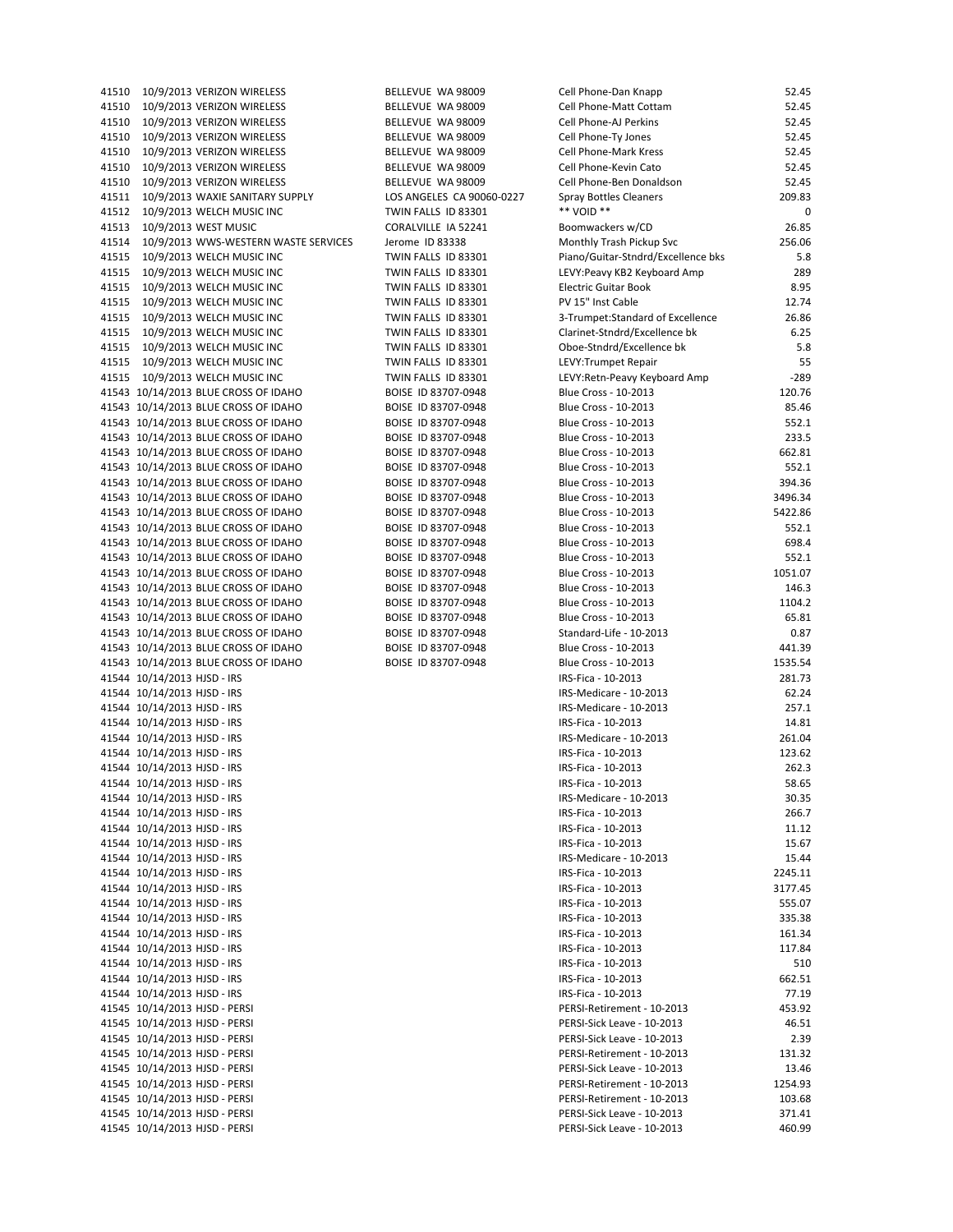|           |      | 41545 10/14/2013 HJSD - PERSI           |                   |                        |              | PERSI-Sick Leave - 10-2013 | 98.32   |       |
|-----------|------|-----------------------------------------|-------------------|------------------------|--------------|----------------------------|---------|-------|
|           |      | 41545 10/14/2013 HJSD - PERSI           |                   |                        |              | PERSI-Sick Leave - 10-2013 | 128.6   |       |
|           |      | 41545 10/14/2013 HJSD - PERSI           |                   |                        |              | PERSI-Sick Leave - 10-2013 | 2.24    |       |
|           |      | 41545 10/14/2013 HJSD - PERSI           |                   |                        |              | PERSI-Retirement - 10-2013 | 510.42  |       |
|           |      | 41545 10/14/2013 HJSD - PERSI           |                   |                        |              | PERSI-Retirement - 10-2013 | 288.87  |       |
|           |      | 41545 10/14/2013 HJSD - PERSI           |                   |                        |              | PERSI-Retirement - 10-2013 | 141.5   |       |
|           |      | 41545 10/14/2013 HJSD - PERSI           |                   |                        |              | PERSI-Retirement - 10-2013 | 21.93   |       |
|           |      |                                         |                   |                        |              |                            |         |       |
|           |      | 41545 10/14/2013 HJSD - PERSI           |                   |                        |              | PERSI-Sick Leave - 10-2013 | 4.68    |       |
|           |      | 41545 10/14/2013 HJSD - PERSI           |                   |                        |              | PERSI-Sick Leave - 10-2013 | 29.61   |       |
|           |      | 41545 10/14/2013 HJSD - PERSI           |                   |                        |              | PERSI-Sick Leave - 10-2013 | 10.62   |       |
|           |      | 41545 10/14/2013 HJSD - PERSI           |                   |                        |              | PERSI-Sick Leave - 10-2013 | 2.43    |       |
|           |      | 41545 10/14/2013 HJSD - PERSI           |                   |                        |              | PERSI-Retirement - 10-2013 | 94.33   |       |
|           |      |                                         |                   |                        |              | PERSI-Retirement - 10-2013 |         |       |
|           |      | 41545 10/14/2013 HJSD - PERSI           |                   |                        |              |                            | 3624.45 |       |
|           |      | 41545 10/14/2013 HJSD - PERSI           |                   |                        |              | PERSI-Retirement - 10-2013 | 4914.24 |       |
|           |      | 41545 10/14/2013 HJSD - PERSI           |                   |                        |              | PERSI-Retirement - 10-2013 | 959.42  |       |
|           |      | 41545 10/14/2013 HJSD - PERSI           |                   |                        |              | PERSI-Sick Leave - 10-2013 | 9.67    |       |
|           |      | 41545 10/14/2013 HJSD - PERSI           |                   |                        |              | PERSI-Retirement - 10-2013 | 754.67  |       |
|           |      | 41545 10/14/2013 HJSD - PERSI           |                   |                        |              | PERSI-Retirement - 10-2013 | 23.35   |       |
|           |      |                                         |                   |                        |              |                            |         |       |
|           |      | 41545 10/14/2013 HJSD - PERSI           |                   |                        |              | PERSI-Retirement - 10-2013 | 23.35   |       |
|           |      | 41545 10/14/2013 HJSD - PERSI           |                   |                        |              | PERSI-Retirement - 10-2013 | 442.65  |       |
|           |      | 41545 10/14/2013 HJSD - PERSI           |                   |                        |              | PERSI-Sick Leave - 10-2013 | 45.36   |       |
|           |      | 41545 10/14/2013 HJSD - PERSI           |                   |                        |              | PERSI-Retirement - 10-2013 | 311.89  |       |
|           |      | 41545 10/14/2013 HJSD - PERSI           |                   |                        |              | PERSI-Retirement - 10-2013 | 421.61  |       |
|           |      |                                         |                   |                        |              |                            |         |       |
|           |      | 41545 10/14/2013 HJSD - PERSI           |                   |                        |              | PERSI-Sick Leave - 10-2013 | 52.3    |       |
|           |      | 41545 10/14/2013 HJSD - PERSI           |                   |                        |              | PERSI-Sick Leave - 10-2013 | 3.87    |       |
|           |      | 41545 10/14/2013 HJSD - PERSI           |                   |                        |              | PERSI-Sick Leave - 10-2013 | 77.33   |       |
|           |      | 41545 10/14/2013 HJSD - PERSI           |                   |                        |              | PERSI-Sick Leave - 10-2013 | 14.5    |       |
|           |      | 41545 10/14/2013 HJSD - PERSI           |                   |                        |              | PERSI-Sick Leave - 10-2013 | 31.97   |       |
|           |      |                                         |                   |                        |              |                            |         |       |
|           |      | 41545 10/14/2013 HJSD - PERSI           |                   |                        |              | PERSI-Sick Leave - 10-2013 | 43.2    |       |
|           |      | 41545 10/14/2013 HJSD - PERSI           |                   |                        |              | PERSI-Sick Leave - 10-2013 | 36.83   |       |
|           |      | 41545 10/14/2013 HJSD - PERSI           |                   |                        |              | PERSI-Retirement - 10-2013 | 23.74   |       |
|           |      | 41545 10/14/2013 HJSD - PERSI           |                   |                        |              | PERSI-Sick Leave - 10-2013 | 2.39    |       |
|           |      | 41545 10/14/2013 HJSD - PERSI           |                   |                        |              | PERSI-Retirement - 10-2013 | 179.22  |       |
|           |      | 41545 10/14/2013 HJSD - PERSI           |                   |                        |              | PERSI-Retirement - 10-2013 | 359.31  |       |
|           |      |                                         |                   |                        |              |                            |         |       |
|           |      | 41545 10/14/2013 HJSD - PERSI           |                   |                        |              | PERSI-Retirement - 10-2013 | 45.79   |       |
|           |      | 41546 10/14/2013 STANDARD INSURANCE CO. |                   | PORTLAND OR 97228-6367 |              | Standard-Life - 10-2013    | 11.25   |       |
|           |      | 41546 10/14/2013 STANDARD INSURANCE CO. |                   | PORTLAND OR 97228-6367 |              | Standard-Life - 10-2013    | 0.73    |       |
|           |      | 41546 10/14/2013 STANDARD INSURANCE CO. |                   | PORTLAND OR 97228-6367 |              | Standard-Life - 10-2013    | 4       |       |
|           |      | 41546 10/14/2013 STANDARD INSURANCE CO. |                   | PORTLAND OR 97228-6367 |              | Standard-Life - 10-2013    | 15.78   |       |
|           |      |                                         |                   |                        |              |                            |         |       |
|           |      | 41546 10/14/2013 STANDARD INSURANCE CO. |                   | PORTLAND OR 97228-6367 |              | Standard-Life - 10-2013    | 2.86    |       |
|           |      | 41546 10/14/2013 STANDARD INSURANCE CO. |                   | PORTLAND OR 97228-6367 |              | Standard-Life - 10-2013    | 4       |       |
|           |      | 41546 10/14/2013 STANDARD INSURANCE CO. |                   | PORTLAND OR 97228-6367 |              | Standard-Life - 10-2013    | 1.69    |       |
|           |      | 41546 10/14/2013 STANDARD INSURANCE CO. |                   | PORTLAND OR 97228-6367 |              | Standard-Life - 10-2013    | 51.03   |       |
|           |      | 41546 10/14/2013 STANDARD INSURANCE CO. |                   | PORTLAND OR 97228-6367 |              | Standard-Life - 10-2013    | 6.4     |       |
|           |      | 41546 10/14/2013 STANDARD INSURANCE CO. |                   | PORTLAND OR 97228-6367 |              |                            |         |       |
|           |      |                                         |                   |                        |              | Standard-Life - 10-2013    | 5.06    |       |
|           |      | 41546 10/14/2013 STANDARD INSURANCE CO. |                   | PORTLAND OR 97228-6367 |              | Standard-Life - 10-2013    | 4       |       |
|           |      | 41546 10/14/2013 STANDARD INSURANCE CO. |                   | PORTLAND OR 97228-6367 |              | Standard-Life - 10-2013    | 15.62   |       |
|           |      | 41546 10/14/2013 STANDARD INSURANCE CO. |                   | PORTLAND OR 97228-6367 |              | Standard-Life - 10-2013    | 41.33   |       |
|           |      | 41546 10/14/2013 STANDARD INSURANCE CO. |                   | PORTLAND OR 97228-6367 |              | Standard-Life - 10-2013    | 3.54    |       |
|           |      |                                         |                   | PORTLAND OR 97228-6367 |              | Standard-Life - 10-2013    | 1.4     |       |
|           |      | 41546 10/14/2013 STANDARD INSURANCE CO. |                   |                        |              |                            |         |       |
|           |      | 41546 10/14/2013 STANDARD INSURANCE CO. |                   | PORTLAND OR 97228-6367 |              | Standard-Life - 10-2013    | 5.6     |       |
|           |      | 41546 10/14/2013 STANDARD INSURANCE CO. |                   | PORTLAND OR 97228-6367 |              | Standard-Life - 10-2013    | 8.22    |       |
|           |      | 41546 10/14/2013 STANDARD INSURANCE CO. |                   | PORTLAND OR 97228-6367 |              | Standard-Life - 10-2013    | 0.62    |       |
|           |      | 41547 10/18/2013 Christina J. Bolduc    |                   |                        |              | <b>Insurance Stipend</b>   | 351.23  |       |
|           |      |                                         |                   |                        |              |                            |         |       |
|           |      | 41548 10/18/2013 Kevin M. Cato          |                   |                        |              | <b>Insurance Stipend</b>   | 357.19  |       |
|           |      | 41549 10/18/2013 Sherma Daarud          |                   |                        |              | Insurance Stipend          | 379.52  |       |
|           |      | 41550 10/18/2013 Hermelinda Leija       |                   |                        |              | <b>Insurance Stipend</b>   | 357.19  |       |
|           |      | 41551 10/18/2013 Leslie Priebe          |                   |                        |              | <b>Insurance Stipend</b>   | 358.99  |       |
|           |      | 41552 10/18/2013 Julia A. Ravenscroft   |                   |                        |              | <b>Insurance Stipend</b>   | 395.91  |       |
|           |      |                                         |                   |                        |              |                            |         |       |
|           |      | 41553 10/18/2013 Bette M. Reed          |                   |                        |              | <b>Insurance Stipend</b>   | 352.49  |       |
|           |      | 41554 10/18/2013 Lora L. Silver-Lewis   |                   |                        |              | <b>Insurance Stipend</b>   | 361.63  |       |
|           |      | 41555 10/18/2013 Coral Ann Barnes       | HAGERMAN ID 83332 |                        |              | <b>Insurance Stipend</b>   | 356.19  |       |
|           |      | 41556 10/18/2013 Robin J. Plank         |                   |                        |              | <b>Extra Hours</b>         | 105.88  |       |
| Check#    | Date | Name                                    | GrossPay          |                        |              | City                       | State   | Zip   |
|           |      |                                         |                   |                        |              |                            |         |       |
| drct-dpst |      | 10/18/2013 ARRIAGA LYNN                 |                   |                        |              | 2583.33 HAGERMAN           | ID      | 83332 |
| drct-dpst |      | 10/18/2013 BARNES CORAL ANN             |                   |                        |              | 2049.71 HAGERMAN           | ID      | 83332 |
| drct-dpst |      | 10/18/2013 BEUTLER ANGELA E             |                   |                        |              | 2587.08 HAGERMAN           | ID      | 83332 |
| drct-dpst |      | 10/18/2013 BLAKE GILBERT D              |                   |                        |              | 507.25 HAGERMAN            | ID      | 83332 |
| drct-dpst |      | 10/18/2013 BOLDUC CHRISTINA J           |                   |                        |              | 1970.64 HAGERMAN           | ID      | 83332 |
|           |      |                                         |                   |                        |              |                            |         |       |
| drct-dpst |      | 10/18/2013 BRILES MARY C                |                   |                        | 3952.25 BUHL |                            | ID      | 83316 |